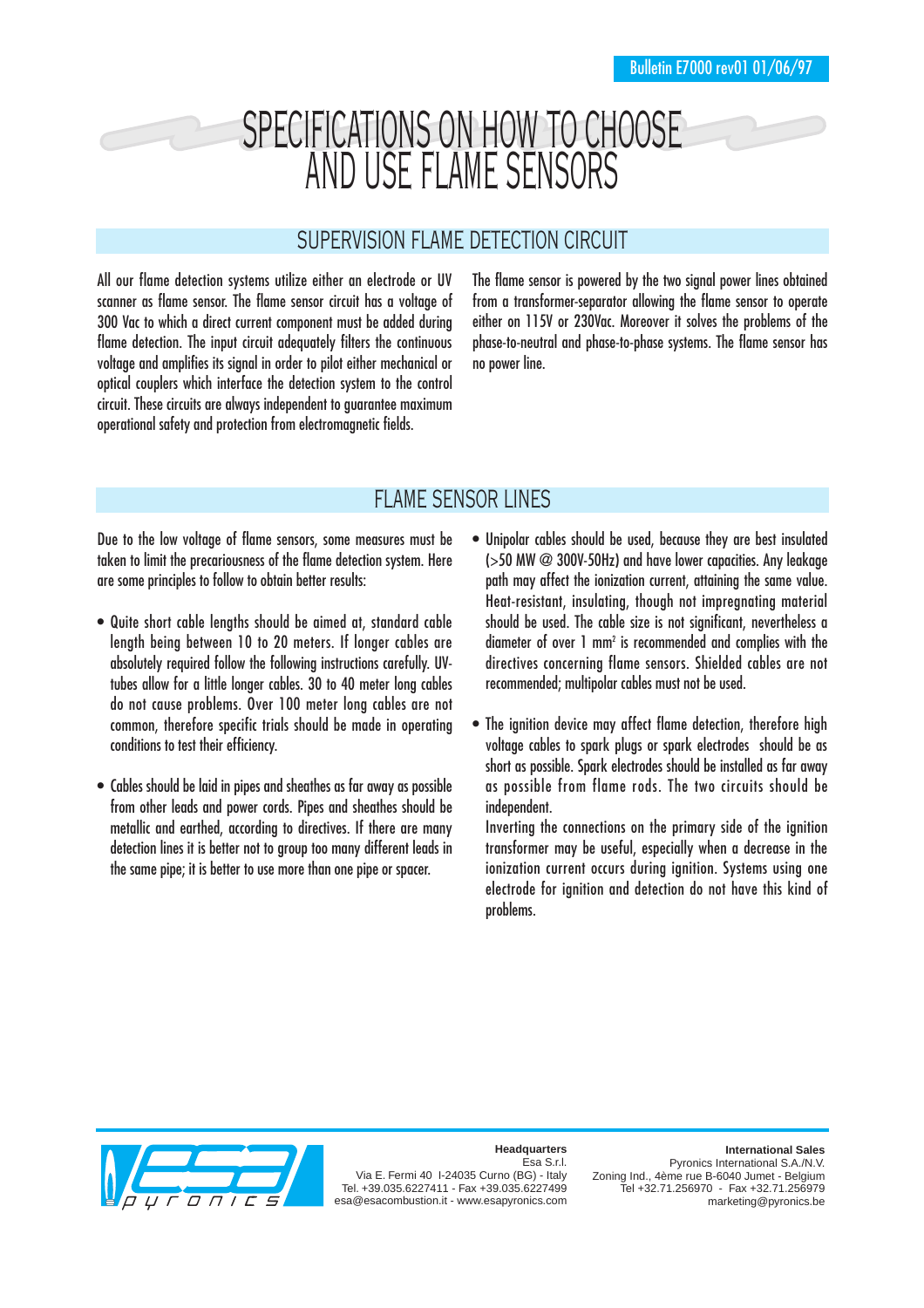### MAX. RECOMMENDED LENGTHS FOR FLAME SENSOR LINE AND INSULATING MATERIAL

| <b>MATERIAL</b>                         | <b>MAX. LENGTH</b><br>(m) | <b>TEMP.</b><br>$(^\circ C)$ |
|-----------------------------------------|---------------------------|------------------------------|
| PVC (polyvinyl chloride)                |                           |                              |
| VINOFLEX-VESTOLIT-HOSTALIT-VINNOL       | < 50                      | $-50 + 105$                  |
| PE (polyethylene)                       |                           |                              |
| LUPOLEN-HOSTALEN-VESTOLEN               | < 100                     | $-70 + 80$                   |
| PA (polyamid)                           |                           |                              |
| <b>NYLON-RILSAN</b>                     | $\ast$                    | $-55 + 105$                  |
| PP (polypropylene)                      |                           |                              |
| <b>HOSTALEN PP-NOVOLEN-VESTOLEN</b>     | < 100                     | $-10 + 90$                   |
| PTFE (polytetrafluorethylene)           |                           |                              |
| <b>TEFLON-FUON-HOSTAFLON</b>            | < 100                     | $-100 + 260$                 |
| <b>PVF 2 (polyvinylfluorid)</b>         |                           |                              |
| <b>KYNAR</b>                            | $\ast$                    | $-30 + 150$                  |
| <b>EFTE (copolymer of PTFE)</b>         |                           |                              |
| <b>TEFZEL</b>                           | < 100                     | $-100 + 150$                 |
| PCTFE (ECTFE polychlortrifluorethylene) |                           |                              |
| HALON-POLIFLUORON                       | < 100                     | $-40 + 150$                  |
| PI (polyamid)                           |                           |                              |
| <b>KAPTON</b>                           | < 80                      | $-90 + 275$                  |
| PUR (polyurethan)                       |                           |                              |
| <b>VULKOLLAN-CAPROLAN-DESMOPAN</b>      | $\ast$                    | $-60 + 90$                   |
| PS (polystyrene)                        |                           |                              |
| NOVODUR-LURAN-HOSTYREN-VESTYREN         | < 100                     | $-0+65$                      |
| SiR (silicone rubber)                   |                           |                              |
| <b>SILOPREN-SILIKON</b>                 | < 100                     | $-60 + 180$                  |
| SBR (styrene butadiene rubber)          |                           |                              |
| <b>BUNA</b>                             | < 20                      | $-30+60$                     |
| IIR (butyl rubber)                      |                           |                              |
| <b>ENJAY-BUTYL</b>                      | < 40                      | $-60 + 100$                  |
| <b>CR</b> (polichloroprene)             |                           |                              |
| NEOPRENE-BAYPREN                        | $\ast$                    | $-40+60$                     |
| <b>CSM</b>                              |                           |                              |
| <b>HYPALON</b>                          | $\ast$                    | $-30 + 100$                  |
| ethylene polymer and vinyl acetate      |                           |                              |
| <b>LEVAPRENE</b>                        | < 20                      | $-0 + 120$                   |

\* ABSOLUTELY DISCOURAGED

### DETECTION THROUGH ELECTRODE

An electrode (in KANTAL or GLOBAR) immersed in the flame may be used as a flame sensor for flame detection in gas systems in order to exploit the ionizating effect of the flame.

The intensity of the ionization current generally increases in connection to the gas calorific power and to the flame temperature.

Another very important factor is the air/gas ratio: an excess of gas produces very low signals; an excess of air produces moderately high sianals.

Those who want to calibrate the burner by controlling the flame signal (only through an electrode) will obtain best results by adjusting the air so as to increase the ionization current to its maximum and then increasing the quantity of air until the flame signal slightly decreases.

The electrode must be detached from the metallic case of the burner. The flame must always touch the electrode during the whole operation.

Usually the surface of the metallic case touched by the flame is 4 to 5 times the surface of the electrode immersed in the flame. Flame detection with two electrodes is impossible. Should the area of the burner touched by the flame be insufficient, additional surfaces may be added, such as blades or small plates welded to the frame.

When one electrode is used both for ignition and detection, make sure it is adequately insulated and there are no discharges on the surface, or between the flanges, because they may result in a non perfect flame detection system.

The flame signal should always be stable; wide fluctuations are symptomatic either of a malfunctioning electrode or burner, or of unbalances caused by an inadequate positioning of the flame sensor line or of insulation defects.

Make sure the system works correctly over the all range of operating temperatures, as the characteristics of some material change when the temperature increases.